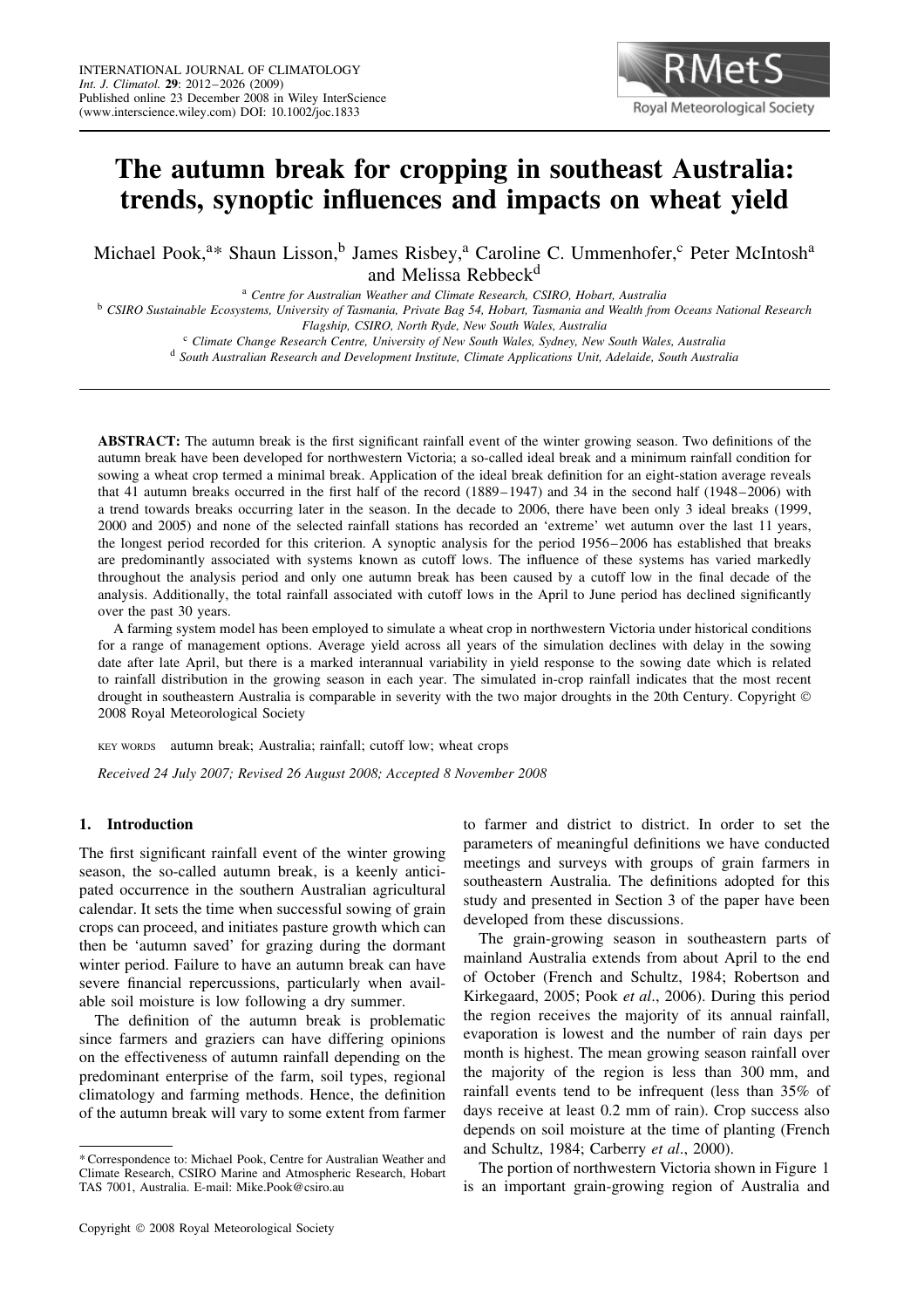

Figure 1. Map of northwestern Victoria showing the network of high-quality rainfall stations used in the analysis. The large dotted box over the map of Australia defines the region within which the analysis of synoptic systems was confined. The dark shaded area indicates the region of southeastern Australia included in the lower part of the diagram. Annual rainfall (mm) for northwestern Victoria is represented by isohyets (after Pook *et al*., 2006).

produces the majority of grain grown in the State of Victoria. Based on an average over the 5 years to 2004–2005, Victoria contributes about 11% of the total Australian wheat crop and 13% of Australia's total winter crop production (ABARE, 2007). Wheat is the dominant crop grown in this region often (but not always) in rotation with other grain crops (e.g. barley, oats, canola, lentils, lupins, chickpeas) and a pasture phase. In the absence of nutrient deficiencies in the soil, major constraints on wheat growth in this region include the timing and amount of autumn rains for sowing, duration of the winter minima in solar radiation and temperature, timing of the earliest 'safe-ear' emergence in relation to frost occurrence, and late-season high temperature and water-stress events (Nix, 1987). The water supply to the growing crop is the most critical factor affecting wheat yields in this area as in many other water-limited environments of Australia (French and Schultz, 1984; Stephens and Lyons, 1998).

Although cereal crops are normally sown in May and June, varying seasonal conditions and farming methods

may dictate that sowing begins as early as April or is postponed until as late as August in an extremely dry season (Stephens and Lyons, 1998). As sowing is typically carried out from April to June we consider the autumn break to occur in any of the months, March to June.

Some farmers wait for an autumn break before sowing but an increasing number sow into a dry seed bed, especially those that employ minimum tillage techniques in order to preserve soil moisture. In these operations, crops are planted according to a schedule rather than in response to individual rain events. As crops are almost exclusively rainfed there are considerable risks in committing to a sowing program very early in the season, but the potential gains in yield of sowing when soil temperatures are favourable for germination, survival and plant vigour are very attractive to farmers (Stephens and Lyons, 1998). Notwithstanding these potential gains there is, nevertheless, a risk of severe damage from frost for those plantings which result in flowering prior to early October and consequently, cultivation techniques which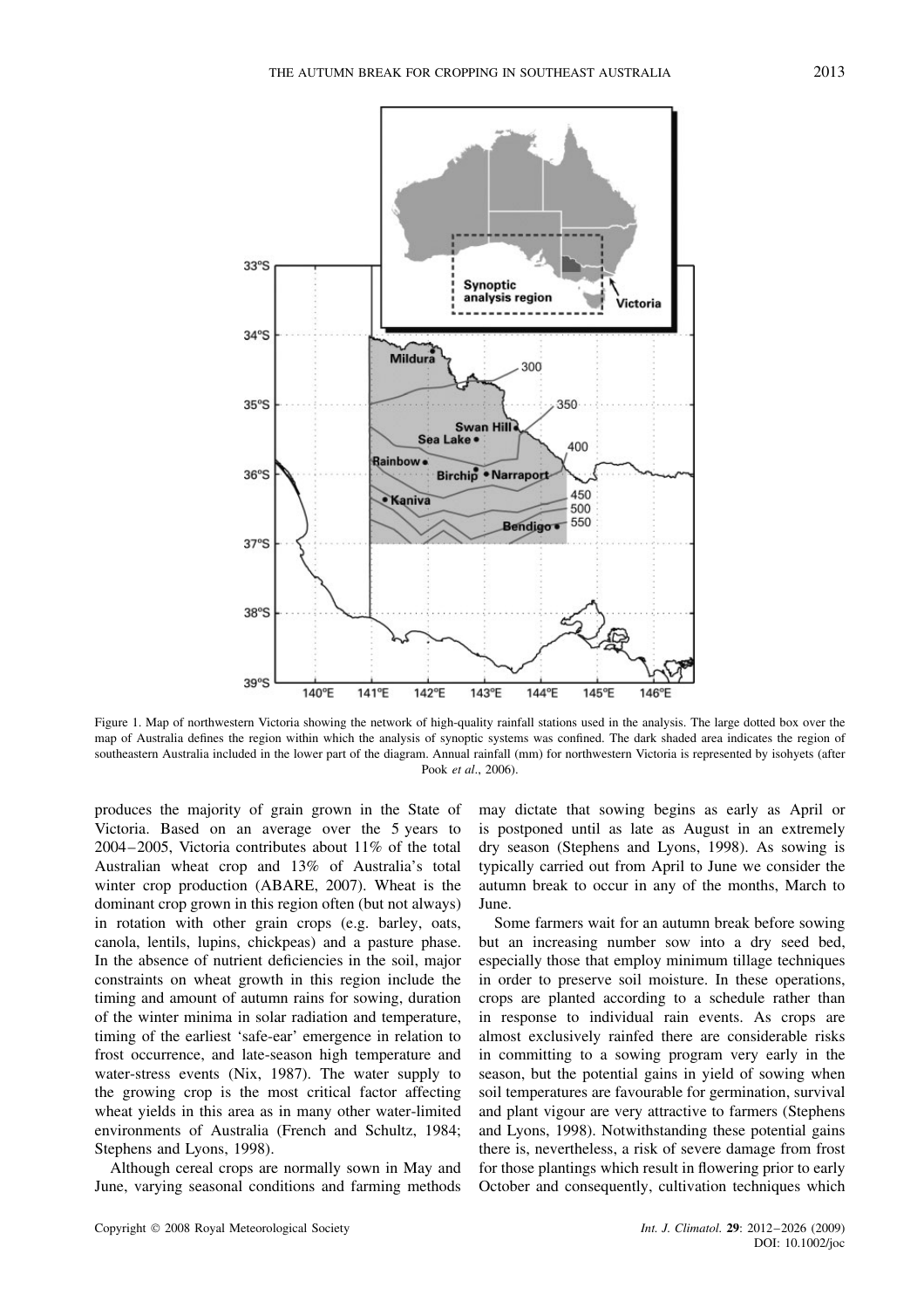minimize this risk have been developed in some regions (Rebbeck *et al*., 2007).

Improved prediction skill for autumn break events would minimize the risk of crop failure and contribute to improved efficiency by influencing the total area sown, the choice of crop and variety, the management of fertilizer usage and better control of production costs such as those associated with seed and fuel. Current predictions of seasonal climate based on the El Niño-Southern Oscillation (ENSO) state are relatively unreliable in the austral autumn as there is a significant reduction in the forecast skill of statistical schemes around this time of the year (McIntosh *et al*., 2005) and there is a corresponding drop in the skill assigned to persistence.

Pook *et al*. (2006) have argued that seasonal rainfall represents the integrated contribution of a number of discrete synoptic weather systems and it is important to identify those systems responsible for rainfall events and the mechanisms contributing to rainfall generation. In this study we have employed the techniques of synoptic climatology to identify the synoptic systems responsible for the significant autumn rainfall events which contribute to the autumn break in a given year in order to better understand the physical processes and detect trends in frequency of occurrence of particular synoptic types. In order to better represent the effects of the autumn break on crop performance this paper explores trends in wheat yield simulated in a farming system model under a range of sowing conditions at one location in the study region.

## **2. Data and method**

#### 2.1. Data sources

Daily rainfall was extracted from the Patched Point Dataset supplied by the Queensland Department of Natural Resources and Mines (Jeffrey *et al*., 2001) for eight rainfall stations which were selected to represent northwestern Victoria from a high-quality Australian historical dataset (Lavery *et al*., 1997). The Patched Point Dataset uses original Bureau of Meteorology observations for a particular meteorological station infilled where necessary with interpolated data. Data were extracted for the period from 1889 to 2006. Although there are considerably more rainfall stations available in the study region we have restricted analysis to those identified as satisfying the 'high-quality' criteria established by Lavery *et al*. (1997). The station locations are shown in Figure 1 and are the same as those employed in Pook *et al*. (2006) with the exception that Rainbow (Pella) which was found to have unacceptable data quality from 1998 onwards (I. Barnes-Keoghan, personal communication 2007) was replaced by a composite Rainbow site from 1998 to 2006.

The synoptic analysis was conducted using the National Centers for Environmental Prediction (NCEP)-National

Center for Atmospheric Research (NCAR) climate reanalysis dataset (Reanalysis 1) that will be referred to as the NCEP dataset (Kalnay *et al*., 1996; Kistler *et al*., 2001). NCEP produces 4 analyses per day (at six-hourly intervals from 0000 UTC) at a resolution of 2.5° latitude by 2.5° longitude for the standard atmospheric levels from the surface to the lower stratosphere. For the purposes of this study, fields were extracted for mean sea level pressure (MSLP), the 500 hPa pressure surface, the (computed) 1000–500 hPa atmospheric thickness and the 1000–500 hPa thickness anomaly relative to the longterm climatology.

Daily weather maps at 2300 UTC published in the Australian Bureau of Meteorology's 'Monthly Weather Review' series (Simmonds and Richter, 2000) were used in parallel with NCEP for the period from 1970 to 2006. These charts have been prepared by expert analysts and include frontal analysis which has been performed manually by interpretation of satellite imagery in addition to conventional analysis of synoptic data (Guymer, 1978). The inclusion of the manual analyses was considered to be an essential component of the analysis project as the NCEP numerical reanalyses lack this human input and do not have sufficient horizontal resolution to locate fronts reliably (Pook *et al*., 2006). The starting point for the original analysis of Pook *et al*. (2006) was set at 1970, since techniques for incorporating the subjective interpretation of satellite cloud imagery into an objective analysis scheme became established practice in the World Meteorological Centre, Melbourne, around that time (Guymer, 1978; Seaman and Hart, 2003) and secondly, NCEP analyses for the Southern Hemisphere have been found to have systematic biases prior to 1970, particularly at high latitudes (Hines *et al*., 2000). Other reported errors in NCEP, such as those related to the absence of satellite temperature soundings prior to 1979 (Kistler *et al*., 2001), are not regarded as significant because of the proximity of our analysis region to the Australian radiosonde network, and since the Australian MSLP analyses were consistently consulted in parallel. Nevertheless, the NCEP dataset is considered to be unreliable in the Southern Hemisphere prior to 1958 (Kistler *et al*., 2001).

In order to extend this study further back in time a selection of MSLP, 700 hPa and 500 hPa analyses was obtained from the Australian Bureau of Meteorology for 2300 UTC and 1100 UTC each day. This chart series was available from 1956 to 1969. The lack of a sufficiently dense upper air data network for the Australian region prior to 1956 precludes a comprehensive synoptic analysis for an earlier period (Bradshaw, 1997). It should be noted that the Australian analyses (1956–1969) are copies of the actual operational charts and may lack the dynamical consistency of the later period (from 1970). However, when these charts are used in parallel with the NCEP data, we believe that a reliable synoptic classification can be made for the major rainfall events associated with the autumn break over southern Australia from 1956 onwards.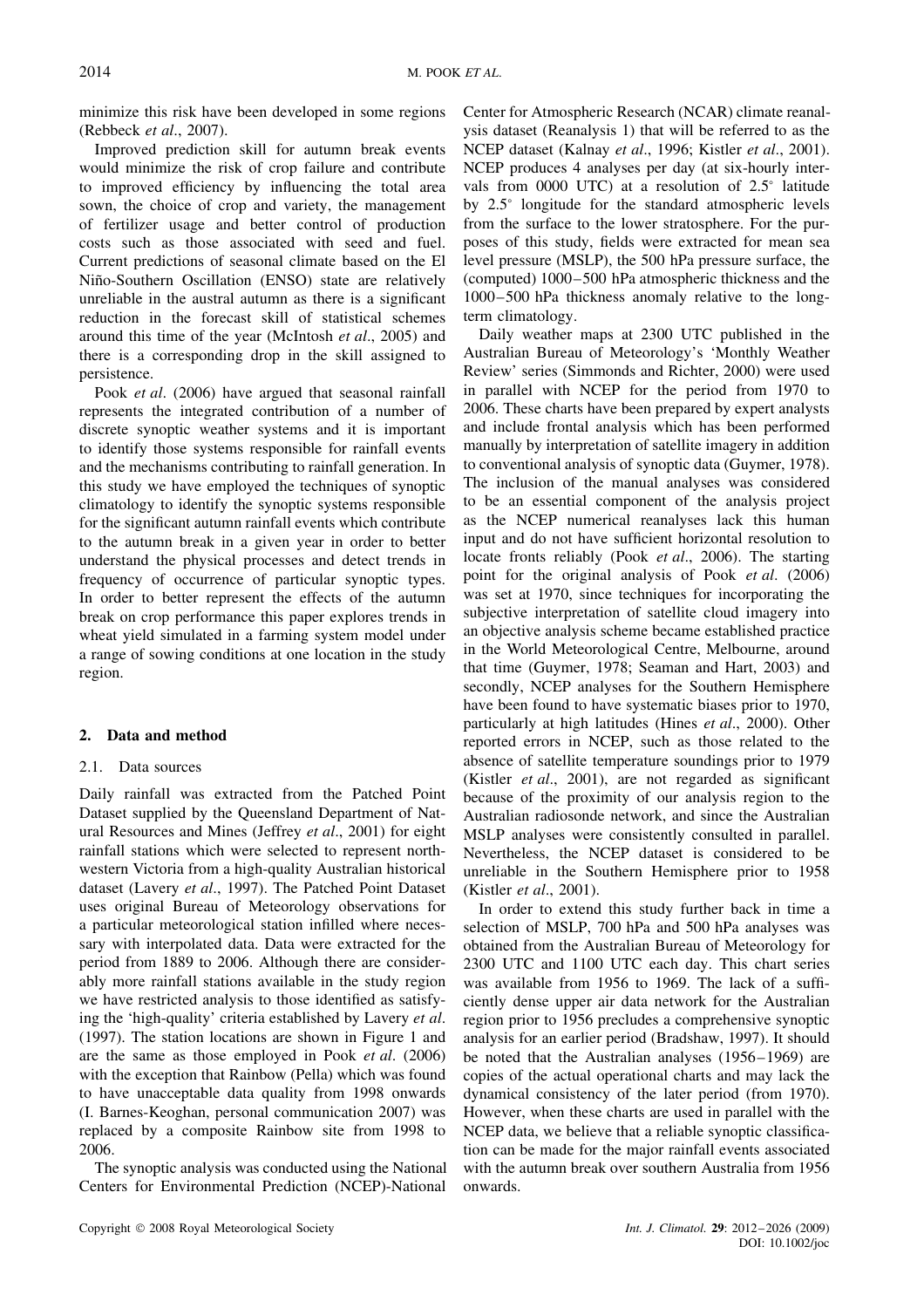#### 2.2. Method

For each autumn break, according to the definitions adopted, an assessment was made of the nature of the synoptic system responsible for the precipitation event. The analysis region was defined by a fixed box with limits, 30 °S, 125 °E; 30 °S, 147.5 °E; 45 °S, 147.5 °E and 45 °S, 125 °E as shown in Figure 1. Synoptic systems were classified according to the classification scheme which is discussed by Pook *et al*. (2006).

The four categories of synoptic systems that have been adopted are cold frontal systems of all types, coldcored lows which have become cutoff from the westerly airstream (cutoff lows), troughs in the easterlies and a combined category designated 'others' that includes systems not found in the main three categories.

The relationship between crop performance and autumn rainfall was explored within an agricultural systems model. Crop production systems are characterized by complex interactions between climate, soil attributes, management operations and varietal characteristics. Dynamic simulation models that capture this inherent complexity provide an efficient means for analysing systems performance across a wide range of conditions. In this study, the farming system model Agricultural Production Systems sIMulator (APSIM) (Keating *et al*., 2003) has been used to explore seasonal trends in selected wheat growth variables under a range of sowing conditions at Birchip, northwest Victoria (for location, see Figure 1). APSIM simulates agricultural production systems by combining modules describing the specific processes within the system under investigation. The soil water module SOILWAT2 (Probert *et al*., 1997), the soil nitrogen module SOILN2 (Probert *et al*., 1997), and the surface residue module RESIDUE2 (Probert *et al*., 1997) were linked with the wheat crop module APSIM-WHEAT (Keating *et al*., 2001), which simulates wheat growth and development in response to climatic, soil and management inputs. All management details were specified via the MANAGER module. For comprehensive descriptions of each of these modules see the relevant link on the APSIM website: http://www.apsim.info/apsim/.

The wheat variety, Yitpi, was sown in each year of the historical climate record between 1890 and 2005 on particular days (sowing dates), according to a range of rainfall-related sowing conditions based on a prescribed rainfall total ('rain threshold', mm) accumulated over a prescribed period ('rain window', days). The sowing conditions were applied over a fixed 'sowing window' from March 1 to June 30. Years in which the sowing conditions were not met over this sowing window were sown dry on June 30. Combinations of sowing conditions include a 10 mm threshold accumulated over a 3-day window, 10 mm over 7 days, 15 mm over 3 days, 15 mm over 7 days, 25 mm over 3 days, 25 mm over 7 days and 30 mm over 7 days. The simulation was set up such that nitrogen was non-limiting. APSIM assumes that all other nutrients are non-limiting and that the crop is free of disease, insect damage, weed competition and other related yield constraints. No irrigation was applied. These

conditions enabled a focused analysis of the effect of sowing condition and the distribution of rainfall during the growing season on the performance of the wheat cropping system.

A hypothetical clay soil was used for the simulations, with parameters derived from selected references and expert knowledge of 'average' parameter values for soils of this texture. The profile had a maximum rooting depth of 90 cm divided into four layers with a total plant extractable soil water (PESW) content of 126 mm. The analysis employed the long-term (1889–2005) climate record for Birchip (Woodlands) obtained from the Patched Point Dataset which provides daily maximum and minimum temperatures, radiation and rainfall totals (Jeffrey *et al*., 2001).

## **3. Characteristics of autumn rainfall in northwestern Victoria**

The autumn season in southern Australia generally coincides with the period of soil preparation and planting of winter crops which are subsequently harvested in the austral summer. Although autumn is officially defined as the season extending over the three calendar months of March, April and May (Crowder, 1995), planting often continues well into June, depending on seasonal conditions (Stephens and Lyons, 1998). Therefore, in this study, we consider that the four-month period from March to the end of June is a more meaningful period over which to investigate rainfall variability and trends as well as the autumn break itself. This crop establishment period (March–June) will be referred to as autumn for the remainder of this paper.

Autumn rainfall and annual rainfall have been averaged over the eight-station network and smoothed with a centred eleven-year running mean starting in 1894. Figure 2 demonstrates that the running means of autumn rainfall and annual rainfall have been decreasing during the last decade of the series. In particular, the autumn mean has declined to its lowest value in more than 100 years. This contrasts with the annual rainfall mean which was lower in 1940 and 1900. More broadly, Murphy and Timbal (2008) have reported that all of southeastern Australia has experienced low annual rainfall in the decade to 2006 with the most significant rainfall decline in autumn. Historically, the drought that persisted from 1895 to 1903 is known as the 'Federation Drought' and is regarded by most authors as the longest, most severe and widespread in the history of Australia dating from European settlement (Foley, 1957; Wright, 2004). The 1939 to 1945 drought is the second longest period of major drought since the Federation Drought and was responsible for devastating stock losses (Foley, 1957; Wright, 2004).

Not only has there been a major decline in autumn mean rainfall in northwestern Victoria since 1991 but there has also been a change in the characteristics of rainfall events. Autumn rainfall anomalies for each of the eight stations in the network have been extracted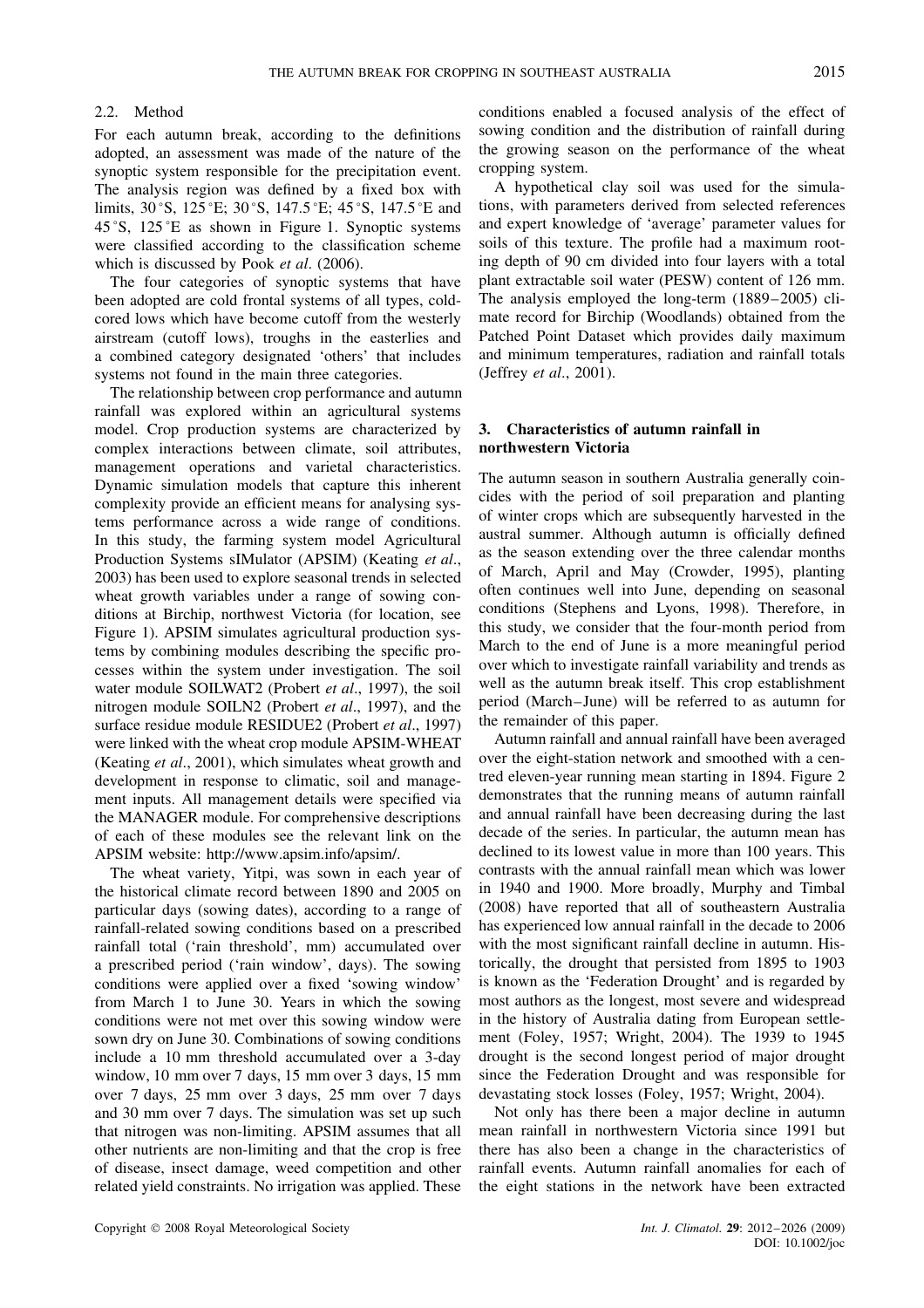and 'extreme' wet (dry) years defined as years in which the anomaly is at least one standard deviation above (below) the long-term mean for that station. The number of stations indicating an 'extreme' wet season during the period 1889 to 2006 is shown in Figure 3. The length of the most recent period from 1996 to 2006 where no station has recorded an 'extreme' wet autumn is unprecedented in the record. By way of contrast, the occurrence of 'extreme' dry autumns in this period (not shown) is unremarkable.

As a preliminary step in the investigation of the autumn break, the overall characteristics of daily rainfall in northwestern Victoria were examined for all months. The distribution of daily rainfall in the region is strongly biased towards falls of 5 mm or less (Figure 4). More than 40% of daily rainfall is found in this category with a further 25% in the range from 5 to 10 mm. Over the period from 1889 to 2005, approximately 6% of daily rainfall events are represented by falls of 25 mm or more. For this group of heavy rainfall events, Figure 5 shows the percentage which has occurred in each month. From Figure 5 it is apparent that the highest frequency of occurrence of these heavy rainfall days is in February (20%) with a secondary maximum in October (13%). Approximately 27% of these events have occurred in the March to June period with the highest incidences during autumn occurring in March (10.3%) and May (9%).

#### **4. Defining the autumn break**

A useful definition of the autumn break is required to determine a rainfall threshold that provides sufficient moisture to induce germination of the crop and which is then able to supply the necessary soil moisture to sustain the plants in the first phase of their growth. A common problem for all crops and pastures is the occurrence of a 'false break' where sufficient rain falls to trigger germination but the subsequent soil moisture is insufficient to allow the seedlings to survive (Clark *et al*., 2003).

A series of workshops conducted with groups of grain growers in southeastern Australia revealed that there was considerable variation of opinion as to what constituted the autumn break for cropping in a region. Considerations of mean rainfall for the area, soil type, crop type, individual farmer preferences and available technology



Figure 2. Growing season autumn (MAMJ) rainfall and annual rainfall (mm) averaged over the eight stations in northwestern Victoria which have been selected for their 'high-quality' status (Lavery *et al*., 1997). The data have been smoothed with an eleven-year running mean centred on the year shown on the x-axis. This figure is available in colour online at www.interscience.wiley.com/ijoc



Figure 3. The number of stations (from the total of eight) indicating an extreme wet (rainfall exceeds +1 standard deviation) MAMJ season for the period 1889–2006.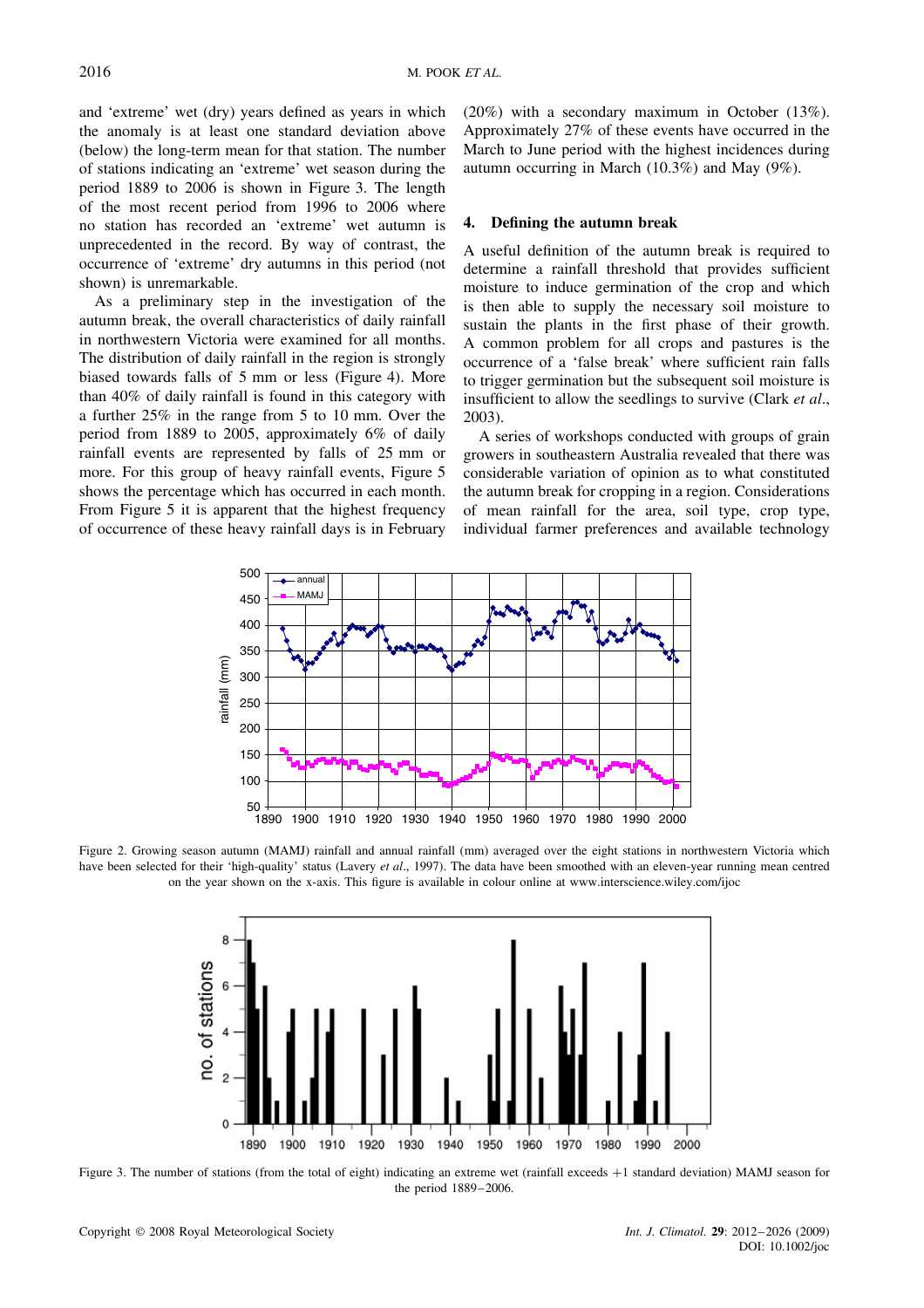

Figure 4. Distribution of daily rainfall in 5 mm intervals for the eight-station average, expressed as a percentage of the total rainfall for all months over the period 1889–2005. This figure is available in colour online at www.interscience.wiley.com/ijoc



Figure 5. Monthly percentage of daily rainfall events resulting in at least 25 mm for the 8-station average (period from 1889 to 2005). This figure is available in colour online at www.interscience.wiley.com/ijoc

were all influences on the amount of rain required to achieve the autumn break for any given farm. In any event, most farmers were prepared to sow a crop in response to a rainfall event that was less than the ideal for their location and cropping plan. There was general agreement though that the autumn break consisted of a significant fall of rain over a period of several days and ideally, this was followed by another fall within the subsequent fortnight. Since the primary purpose of this study was to investigate the synoptic systems responsible for the autumn break and to determine long-term trends, two definitions based on rainfall over selected periods were developed.

The first definition developed from the consultations with farmers was that of an 'ideal' break which was considered to have occurred when a mean fall of 25 mm or more across the 8-station network was received over a period of 3 days or less. Application of this threshold revealed that there were also occasions in the record when, although the strict three-day criterion had not been met, rainfall of the order of the monthly average occurred over a period of a week. Hence, this definition was widened to include a second condition; 'or, falls of 30 mm or more over 7 days or less'.

Since some farmers in the drier regions of the study area indicated that they would sow a crop given a lower rainfall than required for an 'ideal' break, alternative definitions setting lower rainfall thresholds were investigated. Thresholds requiring mean falls of 20 and 15 mm across the 8-station network over a period of 3 days or less were suggested. However, in order to set a realistic minimum requirement across the study region the lowest threshold for an autumn break was set at 15 mm or more over 7 days or less. This process resulted in an 'ideal' break definition and a 'minimal' break definition for application in this study.

In summary, an ideal break is defined as occurring if either:

- 1. A mean fall of 25 mm or more across the 8-station network is received over a period of 3 days or less, or
- 2. A mean fall of 30 mm or more across the 8-station network occurs over 7 days or less.

The definition adopted for a minimal break is: A mean fall of 15 mm or more across the 8-station network is received over a period of seven days or less.

## **5. Results**

#### 5.1. Heavy rainfall events

The effectiveness of the definition of the ideal break was initially tested by determining the number of rainfall events throughout the historical record which satisfy either of the criteria for an ideal break. In order to obtain a clearer indication of trend, the data were filtered with a centred eleven-year running mean. Figure 6(a) demonstrates that for each criterion, the mean number of events in the crop establishment period has declined over the record. The trend to lower numbers of wet events has a similar magnitude for each of the criteria, and the trends are significant at the 99.9% confidence level (Draper and Smith, 1998).

In the case of the first criterion, the lowest values of the running mean (0.4 rainfall events per year) occurred in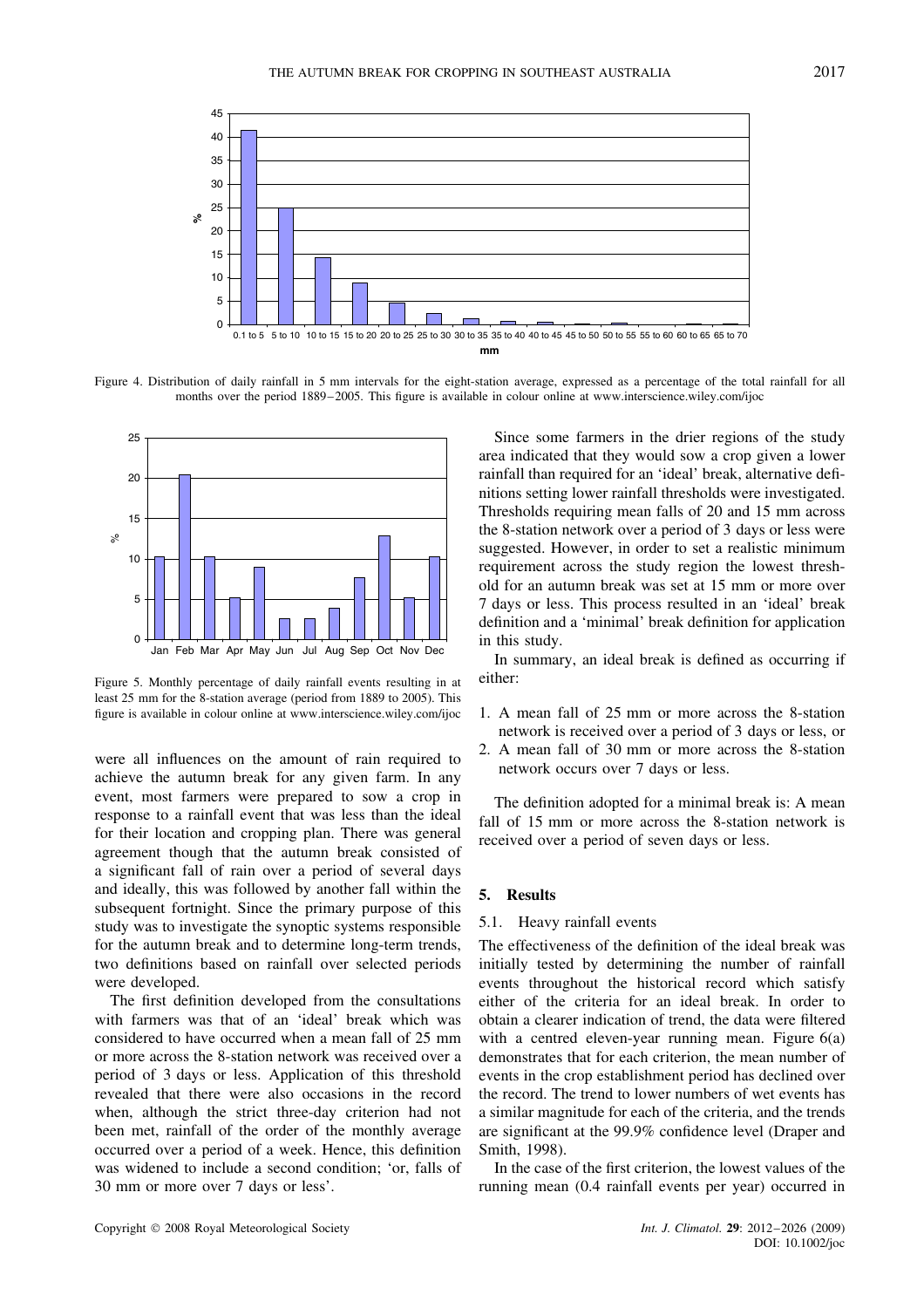

Figure 6. Eleven-year running mean (centred) of the number of rainfall events for (a) March to June, resulting in 25 mm or more over 3 days or less (diamond, dark line) and 30 mm or more over 7 days or less (square, light line), and for (b) July to October, resulting in 25 mm or more over 3 days or less (averaged across the 8-station network). Linear trends are significant at 99.9% confidence. This figure is available in colour online at www.interscience.wiley.com/ijoc

1937, 1938, 1939, 1980 and 2001. Since 1966, there has been a noticeable decline in the mean and the variability in this series. For this period (1966–2001), the mean is 0.6 and the coefficient of variation is 21.2% compared to the long-term values of 0.8 and 31.4%, respectively. However, the period from 1977 to 2001 is unprecedented in the record with a further decline of the mean to 0.5 while the coefficient of variation has decreased to 16.1%. Examination of the time series for the second criterion of the ideal break definition in Figure 6(a) reveals that the lowest value of the running mean (0.4 rainfall events per year) occurs at the end of the series in 2001.

The change in the statistics of wet events in the crop establishment period suggests the possibility of a shift in the seasonal atmospheric circulation over time. For the first criterion of the ideal break definition, Figure 6(b) shows the time series of the mean number of wet events in the second half of the growing season (July to October). There is a gradual trend to higher numbers of wet events in the record, which is also significant at the 99.9% confidence level. The lowest value (0.3) occurred in 1900, 1901, 1902 and 1927. Despite the overall upward trend, it is apparent that there has been an abrupt decline in the running mean since 1998.

#### 5.2. Timing of the break

Not only has there been a downward trend in the number of autumn 'wet' events over the record, but the timing of the autumn break has been getting progressively later. A trend to later breaks is apparent for each of the ideal break criteria and also for the minimal break criterion. Figure 7(a) demonstrates that the number of days until the first criterion for an ideal break is met each year shows an increasing trend. The trend of 6.3 days per decade is significant at the 97% confidence level (Draper and Smith, 1998). In this analysis, events prior to March are not considered, and the autumn break can only occur from Julian Day 61. For the minimal break rule requiring at least 15 mm in 7 days or less, Figure 7(b) indicates that the long-term trend is also towards later breaks (3 days later per decade), which is significantly different from zero at the 98% confidence level (Draper and Smith, 1998). A trend to later breaks of approximately 3 days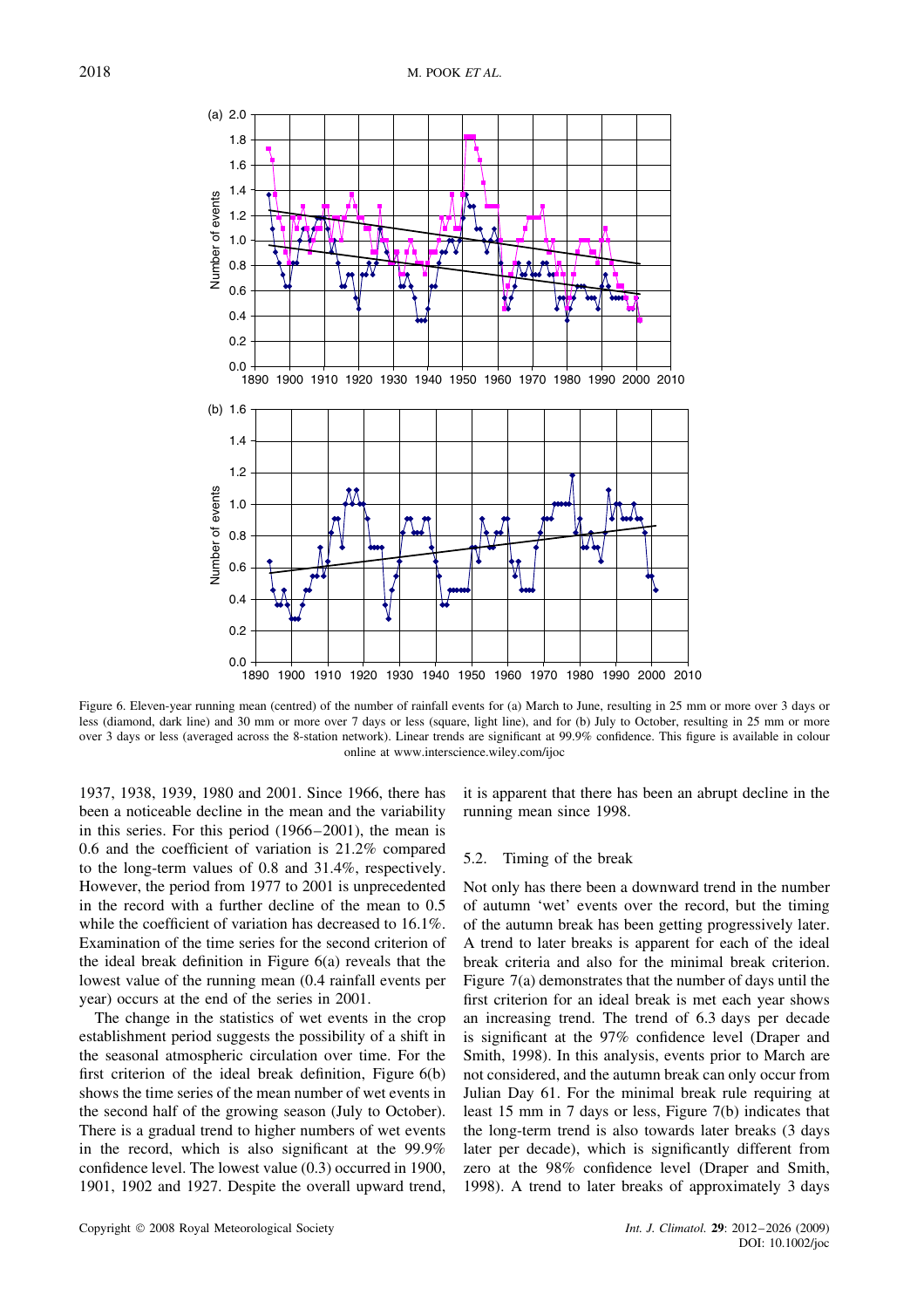

Figure 7. Number of days to first event satisfying autumn break criteria for (a) 25 mm in 3 days or less; and (b), 15 mm in 7 days or less (period from 1889 to 2006). This figure is available in colour online at www.interscience.wiley.com/ijoc

per decade is also obtained when the second criterion of the ideal break is applied (not shown).

Application of the full definition of the ideal break in which both criteria are considered identifies all years and the particular month in which an ideal autumn break occurred (Figure 8). Years in which an autumn break did not occur by the end of June are shaded grey in Figure 8. Clearly, there are more breaks in the first half of the record than in the second half of the 20th Century. For the period from 1889 to 1947, there were 41 ideal breaks according to our definition (approximately 70% of years) while from 1948 to 2006, there were only 34 (58% of years). Furthermore, breaks occur earlier in the first half of the record than in the second half. In particular, 15 breaks identified in the first half of the record occurred in the month of March while only 8 breaks in the second half were in March. The numbers of breaks occurring in the other three months were roughly equal in each half of the record.

In Figure 8, the years from 1956 to 2006 span the period covered in the synoptic analysis. There were 28 ideal breaks during this period (55% of years). The period from 1997 to 2006 is particularly noteworthy as it has the lowest number of ideal breaks (3) of any decade in the record. Although it was demonstrated in Figure 2 that the eleven-year running mean of annual rainfall was slightly lower in 1900 and 1940 than the present, the running mean of autumn rainfall (March–June) is at its lowest in 1938 and 2001.

#### 5.3. Synoptic climatology of autumn breaks

The dominant synoptic systems generating rainfall in the target area were found to be cutoff lows and frontal systems which included simple cold fronts, cold fronts where a wave had formed, or complex systems comprising several fronts or front and pre-frontal trough combinations. Descriptions of these synoptic types can be found in Pook *et al*. (2006), and an example of an autumn break event associated with a cutoff low (2 June 1981) is given in Figure 9. The significance of the cutoff low as a rainproducing system in the Australian context has been demonstrated by numerous authors (see, for example: Hill, 1969; Wright, 1989; Mills and Wu, 1995; Sturman and Tapper, 1996; Griffiths *et al*., 1998; Reeder and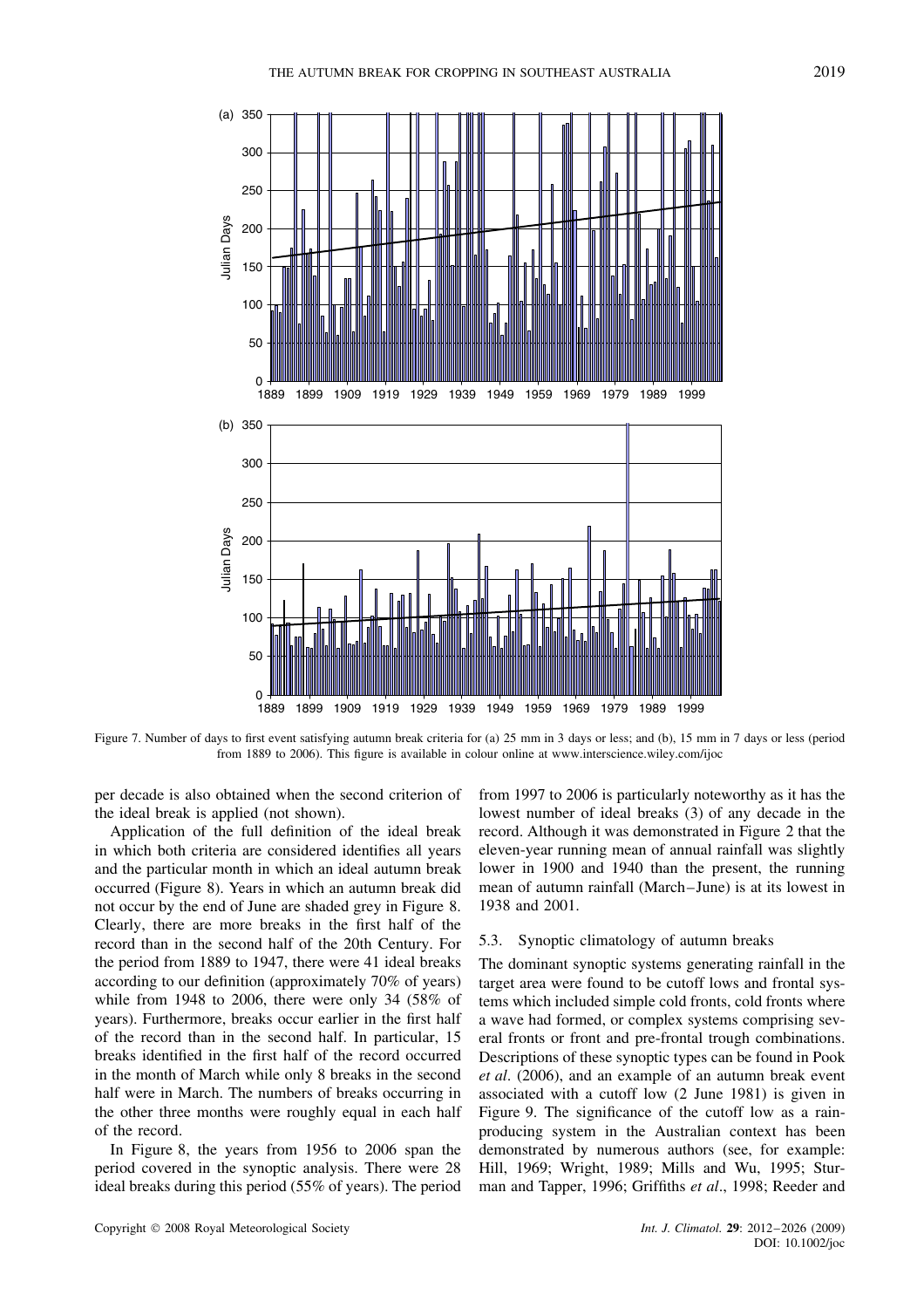

Figure 8. Month in which an ideal autumn break occurred (in black) for the period from 1889 to 2006. The columns representing years where an autumn break did not occur by the end of June are shaded grey.



Figure 9. A cutoff low which produced an autumn break in NW Victoria in June 1981. The system was analysed over southeast Australia at 00 UTC on 2 June 1981 at (a) mean sea level (isobars at 4 hPa intervals), and (b) 500 hPa (contours at 80 geopotential-metre intervals). The box in the diagram represents the synoptic analysis region. (NCEP/NCAR data).

Smith, 1998; Qi *et al*., 1999; Pook *et al*., 2006). In the two years where the second criterion of the ideal break definition applied (viz. 1987 and 1991), it was necessary to classify two separate synoptic systems in combination in order to account for the requisite 30 mm of rain over 7 days or less. These cases are included under the classification 'combined systems' in Table I which gives the statistics of the synoptic analysis.

Of the 28 years (55%) of the synoptic analysis set (1956–2006) in which the ideal autumn break definition was satisfied, cutoff lows independently accounted for 61% of the breaks while 25% of the breaks were

attributed to frontal systems. Tropical dips or easterly troughs were found to have been responsible for only 7% of autumn break occurrences. Figure 10 gives the relative frequency of occurrence of ideal autumn breaks and the two dominant synoptic types. It should be noted that the autumn breaks in May 1987 and June 1991 were attributed to both cutoff and frontal influences (the combined category in Table I) and each of these synoptic types has been classified as producing the autumn break in the respective year when compiling the statistics for Figure 10. The 11-year running mean of the number of ideal breaks reached its lowest value in 1980, 1998, 1999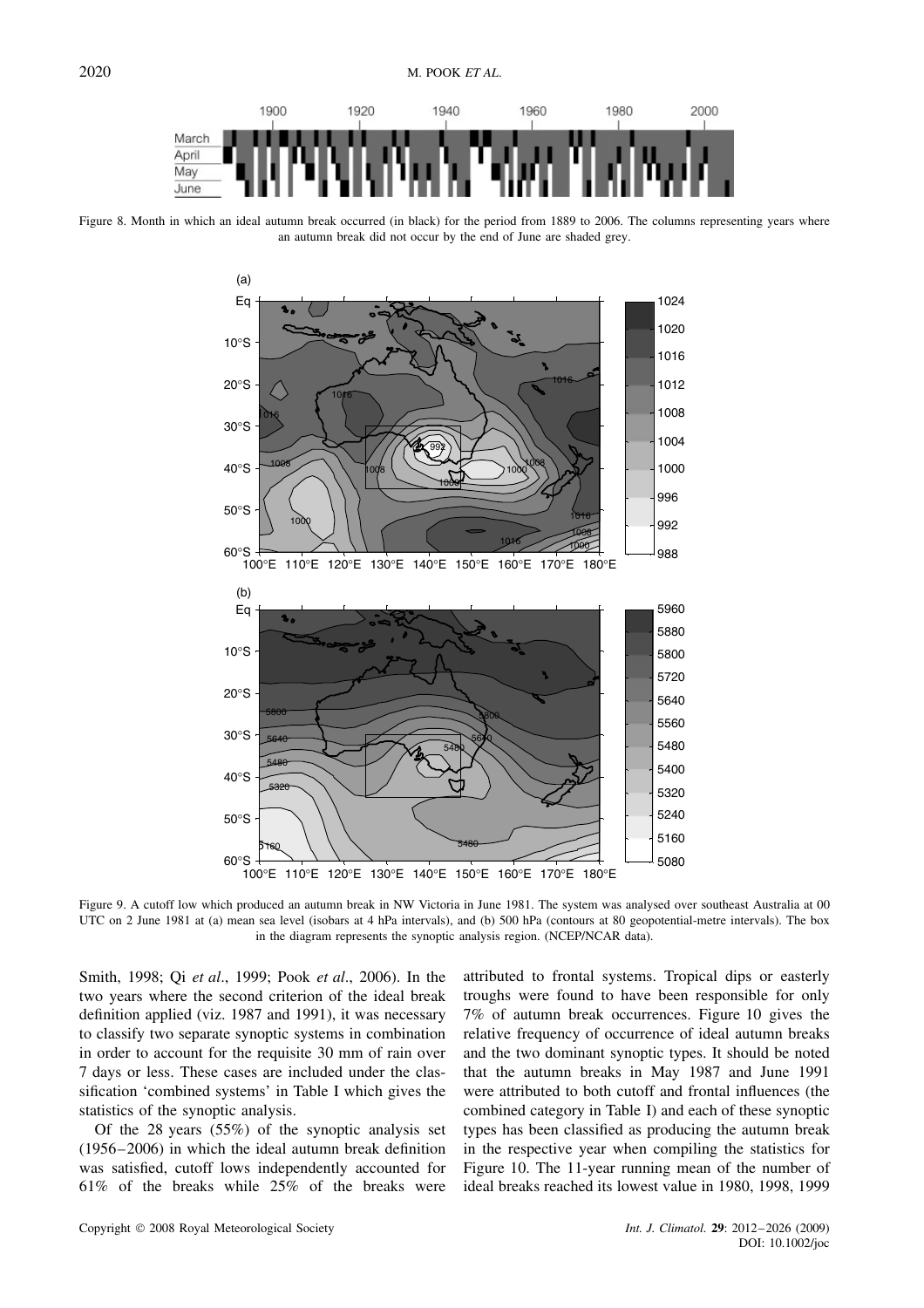Table I. The number of synoptic systems in each month assessed as being responsible for the Autumn Break (1956– 2006).

|                        | March | April | May | June |
|------------------------|-------|-------|-----|------|
| Easterly Trough        |       |       |     |      |
| <b>Cutoff Lows</b>     |       |       |     |      |
| <b>Frontal Systems</b> |       |       |     |      |
| Combined Systems       |       |       |     |      |

and most recently in 2001, but there is a marked variation in the number of autumn breaks attributable to cutoff lows and frontal systems throughout the five decades under consideration. From Figure 10, the cutoff low clearly emerges as the dominant system associated with autumn breaks in the 20-year period from 1976 to 1996. The raw data reveal that cutoff lows were directly responsible for 9 of the breaks (75%) during this period and were partly responsible for another 2. Cutoffs had their least influence

on autumn breaks in the decade from 1965 and in the most recent decade while frontal systems had the most impact in the late 1960s.

It has previously been demonstrated that cutoff lows are responsible for the highest proportion of April (approximately 55%) and May (52%) rainfall in the region of Northwest Victoria shown in Figure 1 and that these synoptic systems account for 80% of daily rainfall events exceeding a mean value of 25 mm across the 8 stations during the entire April to October growing season (Pook *et al*., 2006). Furthermore, the analysis of synoptic systems and rainfall for the 8-station network reveals that total rain and cutoff rain in the three-month period from April to June are highly correlated  $(r = 0.85)$ ;  $n = 51$ ). Figure 11 demonstrates that cutoff rain and total rain in these months has declined markedly in the past three decades while frontal rain does not show a significant trend. Note that March was not included in the original analysis of Pook *et al*. (2006). The observed decline in the occurrence of heavy rainfall events in the



Figure 10. Eleven-year running sum (centred on year shown) of the total number of autumn breaks, the number of breaks due to cutoff lows and the number of breaks due to frontal systems calculated for the period from 1956 to 2006. This figure is available in colour online at www.interscience.wiley.com/ijoc



Figure 11. Rainfall amount in April, May and June by year due to cutoff lows (blue) and fronts (magenta) with total rainfall for these three months (green). The linear trend line indicates the decline in rainfall associated with cutoff lows.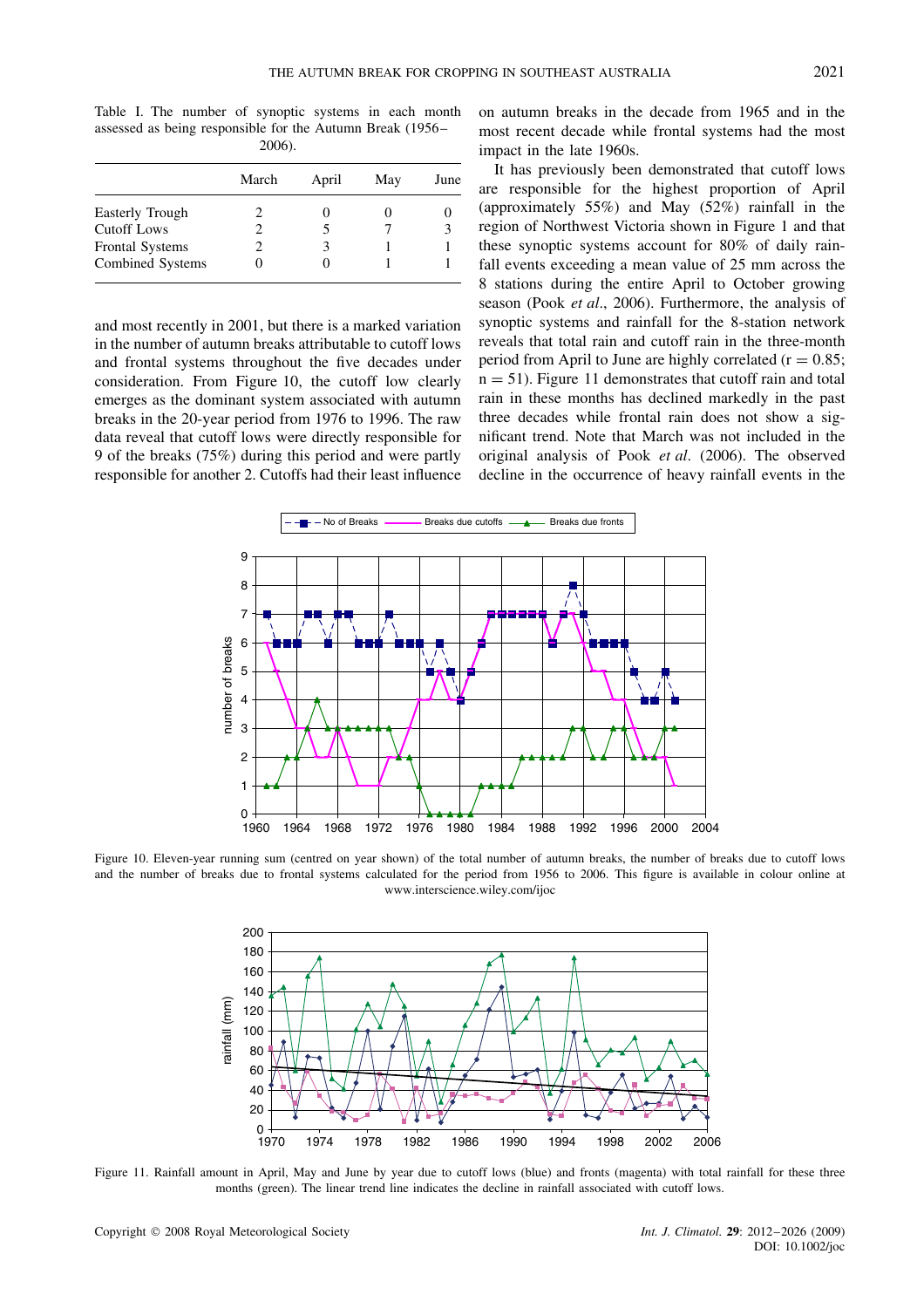crop establishment period and the complete absence of 'extreme' wet autumns from 1996 to 2006 has occurred in parallel with the decline in the contribution of cutoff lows to the April to June rainfall. Hence, it appears highly likely that these changes have occurred largely as a consequence of the decrease in the frequency of occurrence of active cutoff lows. Such a reduction could be the result of a decrease in frequency and/or intensity of these systems, changes in preferred tracks, or in the ability of cutoff lows to access moisture.

A preliminary examination does not indicate any marked decrease in the frequency of occurrence of cutoff lows within our analysis region during the autumns of this period (not shown). It is important to note, however, that the analysis technique employed in this phase of the study detects all cutoff systems (recorded as cutoff low days) that meet the specified criteria, whether they produce rain or not (Pook *et al*., 2006). The decline in cutoff rain in autumn is therefore related to the decline in the amount of rain per cutoff day which is consistent with the finding reported for the entire growing season by Pook *et al*. (2006).

## 5.4. Simulated impacts of the autumn break on wheat yield

Typically, the more demanding the sowing condition, as exemplified by a shorter rain window and/or larger rain threshold, the later the sowing date (Table II). The average yield across all years of the simulation declines with delay in sowing date as broadly demonstrated in Figure 12. This can be generally attributed to a shorter vegetative growth phase (i.e. reduced yield potential) and increased water stress as crop maturity is pushed later into the hotter and drier months of the year. Nevertheless, yield response to sowing date varies substantially from year to year (results not shown). In some years, later sowings result in a more favourable alignment of rainfall supply and crop demand, leading to higher yields compared with earlier sowings. Average pre-sow and incrop rainfall totals were relatively consistent across the sowing treatments.

Figure 13 gives the 5-year running average to the year shown for wheat yield, sowing day and in-crop rainfall for the 15 mm over the 7-day sowing rule treatment. Trends for the other sowing rule treatments were similar and are not shown. In Figure 13(a), the most recent simulated 5-year running average yield of 1542 kg/ha is the lowest since 1944. While this yield is substantially higher than the lows experienced during the droughts of the early 1900s (298 kg/ha) and early 1940s (586 kg/ha), the trend in the recent decade is downward.

Figure 13(b) demonstrates that the mean date of sowing has been getting progressively later over the last decade. In 1996, the 5-day average sowing day was day 105 but this had increased to day 150 in 2005. While somewhat earlier than the peak during the extreme drought in the 1940s (day 175), the current trend is for increasingly later sowings. The most recent average sowing date in the model run is much later than the latest

Table II. Seasonal averages (1889–2005) for wheat yield (kg/ha), day of sowing, pre-sow rainfall total from harvest of previous season crop to sowing of current season crop (mm) and in-crop rainfall total from sowing to harvest (mm) for each sowing treatment.

|                          | Sowing treatment |     |           |      |      |      |      |  |
|--------------------------|------------------|-----|-----------|------|------|------|------|--|
| Rain threshold<br>(mm)   | 10               | 10  | 15        | 15   | 25   | 25   | 30   |  |
| Rain window<br>(days)    | 3                | 7   | 3         | 7    | 3    |      | 7    |  |
| Yield (kg/ha)            | 2622             |     | 2722 2340 | 2530 | 1934 | 2200 | 2079 |  |
| Sow day                  | 114              | 103 | 131       | 119  | 155  | 141  | 149  |  |
| Pre-sow<br>rainfall (mm) | 158              | 160 | 156       | 159  | 170  | 161  | 165  |  |
| In-crop rainfall<br>(mm) | 195              | 193 | 197       | 194  | 183  | 192  | 188  |  |



Figure 12. Simulated wheat yield response to fixed sowing date at Birchip (see location map in Figure 1) using APSIM and averaged over the period from 1890 to 2005. Simulations are based on a generic soil with plant extractable soil water volume of 126–90 cm. Crops are rainfed, and nutrient unlimited.

sowing date during the severe drought of the early 1900s (viz. day 131 in 1901).

The in-crop rainfall plot in Figure 13(c) shows that the current running average is at or near the lowest level over the period of simulation and has been declining steadily over the past ten years. There is no evidence from the modelling study to suggest a decline in pre-sow rainfall at the Birchip site in recent times, nor a decline in deep drainage below the root zone (not shown).

## **6. Discussion**

A clearer understanding of the role of cutoff lows and other synoptic types in autumn rainfall and the autumn break, and their more general contribution to the interannual variability of rainfall has important implications for agricultural production in southern Australia. The predominance of particular types of synoptic systems influences the way rainfall is distributed throughout the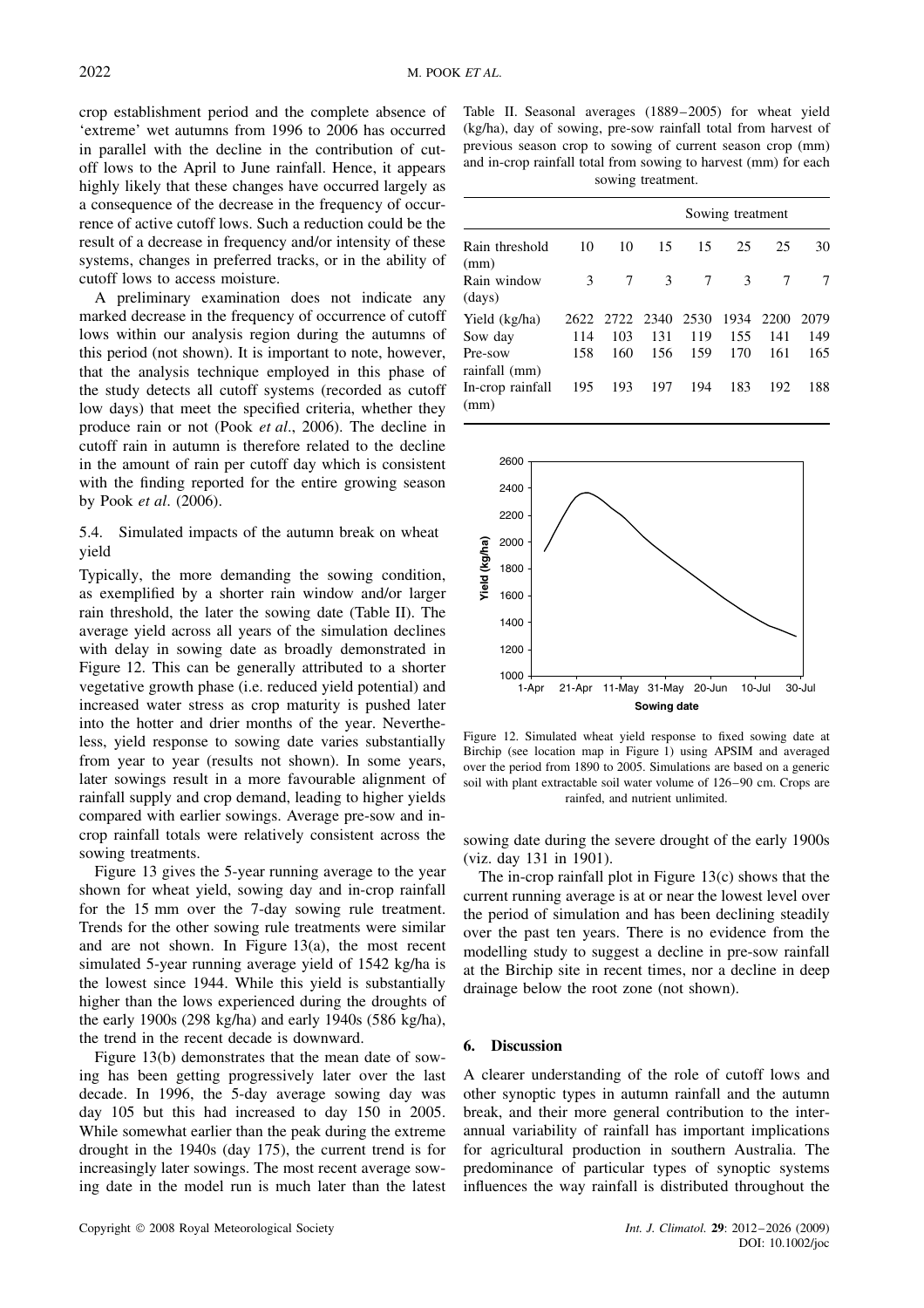

Figure 13. Simulated five-year running mean from the APSIM model ending on the year shown for (a) wheat yield (kg/ha), (b) day of sowing, and (c) in-crop rainfall (mm) at the Birchip site. The sowing rule applied was for a threshold value of 15 mm of rain over 7 days.

growing season and the rainfall amount in a given event. This is important since the relationship between crop performance and climatological variables is complex and it is not unusual for the interannual variability of crop yields to run counter to that expected intuitively from the broad climate indicators in a given season, such as total rainfall. Ultimately, it is the way rainfall matches the needs of the growing crop that will determine the success of the season.

Additionally, as cutoff lows are responsible for the majority of heavy rainfall events from autumn through the growing season they provide key inputs to stream flows, water storages and the recharge of groundwater in the region. Autumn breaks are important influences on the hydrology of catchments and changes in reliability of these major rainfall events, such as have occurred during the last decade of the time series, can have serious repercussions for water availability in subsequent seasons.

The frequency of occurrence of cutoff lows in autumn does not appear to have changed significantly in our analysis but there has been a reduction in the amount of rain associated with each system. No single explanation for the declining contribution of cutoff lows to autumn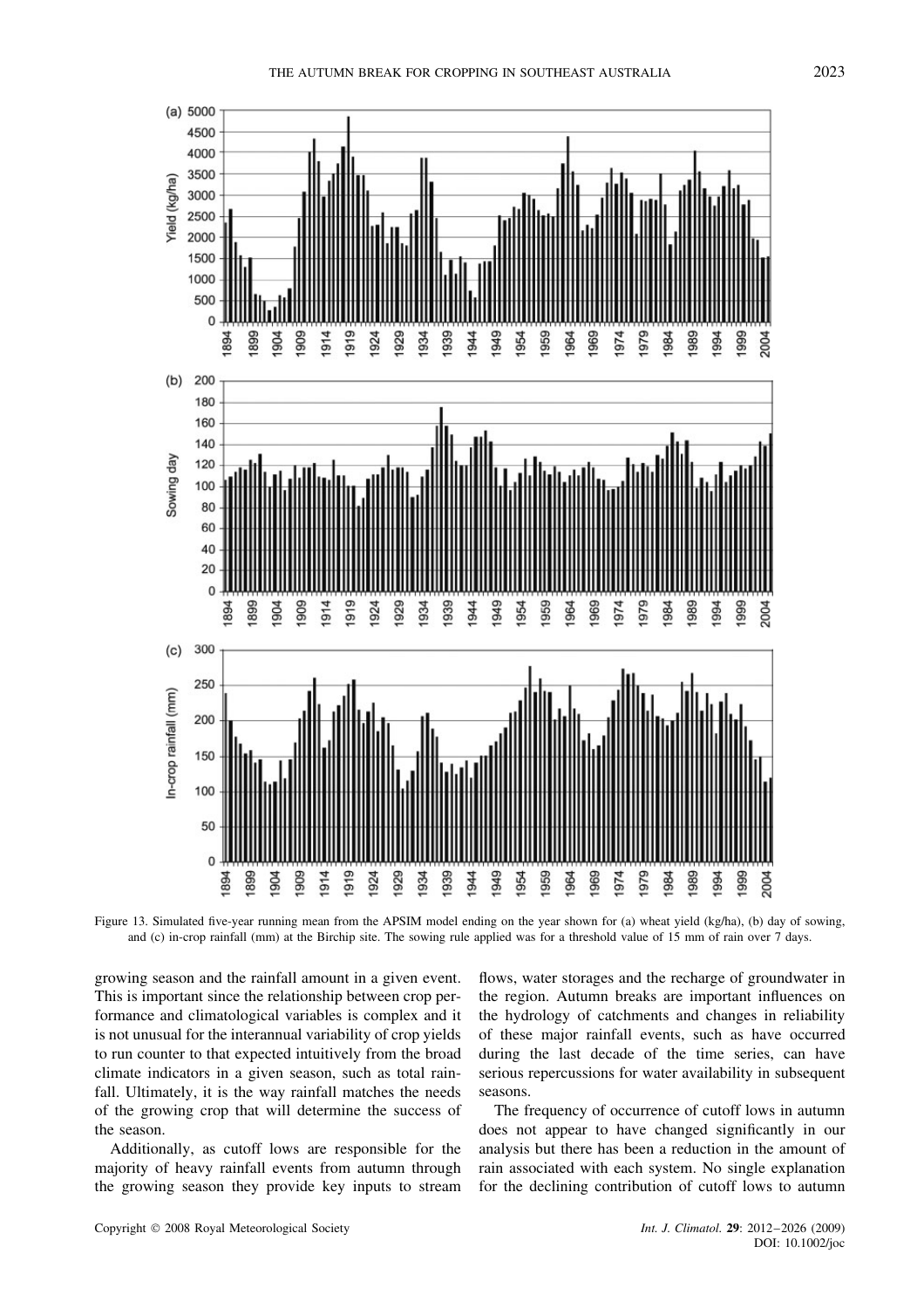rainfall in recent decades is apparent but reasons have to be sought in the characteristics of individual systems and their ability to access moisture. System characteristics that can undergo change on interannual and longer timescales include the mean intensity of the cutoff lows, their speed of movement and the mean tracks followed by the lows. The intensity of these cold-cored cyclonic systems is strongly influenced by the upper level divergence associated with the subtropical jet stream which is located equator-wards of the low and warm air advection which develops on the eastern flank. Variations in intensity of cutoff systems can be ascribed to local variations in baroclinicity, vorticity, and the strength of the subtropical jet itself (Risbey *et al*., 2008). Speed of movement and the tracks described by the systems are influenced by the background flow and are particularly dependent on the location and persistence of atmospheric blocking which is highly correlated with the numbers of cutoff lows in our analysis region (Pook *et al*., 2006). All these behavioural characteristics of cutoff lows are under investigation, but further research is needed to identify the dominant factors controlling variability.

The origin of atmospheric moisture contributing to cloud and rain systems can be investigated by backtracking air parcels from the region where the rain has fallen to a recognizable source many days prior to the rainfall event. Mean back-trajectory analysis of cutoff lows over southeastern Australia indicates that air parcels convey moisture from oceanic source regions, with tropical sources dominating in the higher rainfall events (McIntosh *et al*., 2007). However, McIntosh *et al*. (2007) have demonstrated that the atmosphere is highly variable and trajectories are observed from the oceans to the northeast, north and northwest of Australia, as well as occasionally originating over the southern Ocean.

Access to moisture is influenced by the background state of the tropical ocean and atmosphere. However, the dominant tropical climate drivers are known to be poorly correlated with rainfall in southeastern Australia in autumn. Correlations between southeastern Australian rainfall and ENSO are strongest in winter and spring (Allan, 1988). Similarly, the Indian Ocean zonal dipole mode (IODM) (Saji *et al*., 1999; Webster *et al*., 1999) develops towards the end of autumn and influences winter rainfall in western and southern Australia (Ashok *et al*., 2003). Meyers *et al*. (2007) have demonstrated that the combined states of the Indian and Pacific Oceans influence the probabilites of June to November rainfall across Australia.

Individual rainfall events over southern Australia also appear to be influenced on the intraseasonal time-scale by the Madden-Julian Oscillation (MJO), a large-scale eastward propagating wave in the tropical atmosphere which produces periods of enhanced and diminished convection as it migrates across the Indian and Pacific Oceans (Donald *et al*., 2006). The MJO can be classified into eight phases based on the leading patterns of variability of the zonal wind in the near-equatorial latitudes (Wheeler and Hendon, 2004). Wheeler *et al*. (2008) have demonstrated

that extratropical rainfall signals are detectable in two of these phases of the MJO in autumn. However, systematic interactions between the mid-latitude systems and the MJO have yet to be established.

It is increasingly evident that the complexity and nonlinearity of the interactions among the underlying climate drivers requires the application of coupled atmosphere–ocean models to take account of all the influences on autumn rainfall. There has been considerable progress in the ability of models to represent many of the largescale drivers. However, the mechanisms by which each of the drivers transmits its influence via synoptic systems to rainfall are still poorly known and simulated. Steps towards improving this understanding have mainly been carried out with atmospheric general circulation models with prescribed SST patterns (e.g. Ummenhofer *et al*., 2008) and further research is required to make robust connections between Australian rainfall districts and oceanic regions.

## **7. Conclusions**

Two definitions of the autumn break developed for northwestern Victoria (the ideal break and the minimal break) have been employed to produce a synoptic climatology of the break phenomenon and identify trends in the climate record. Ideal autumn breaks occurred in approximately 70% of years (41 events) in the first half of the historical record (1889–1947) while from 1948 to 2006 only 58% of years (34 events) had ideal breaks according to our definition. In the period for which a synoptic analysis has been completed (1956–2006) ideal autumn breaks have occurred across the 8-station network in 55% of years (28 events) but, in the most recent decade (1997–2006) there have been only 3 ideal breaks (1999, 2000 and 2005). The decline in the number of ideal autumn breaks has been accompanied by a trend towards breaks occurring later in the season (by 6.3 days per decade for the first criterion of the ideal break). In the case of the minimal autumn break, the long-term trend over the record is also towards later breaks (by 3 days per decade). During the 11 years from 1996, none of the 8 stations recorded an 'extreme' wet autumn (at least 1 standard deviation above the rainfall mean), the longest period that such a sequence has occurred in more than a century.

The synoptic analysis has established that the cutoff low is the dominant mechanism responsible for ideal autumn breaks. Cutoff lows accounted for 61% of the ideal breaks identified from 1956 to 2006, while 25% of the breaks were attributed to frontal systems. Tropical dips or easterly troughs were found to have been responsible for only 7% of autumn break occurrences. However, the contribution of the cutoff low to autumn and growing season rainfall has declined markedly in the past decade and there has been only one ideal break attributed to a cutoff low in this period (1999). Hence, it is likely that the decline in the occurrence of heavy rainfall events in the crop establishment period and the complete absence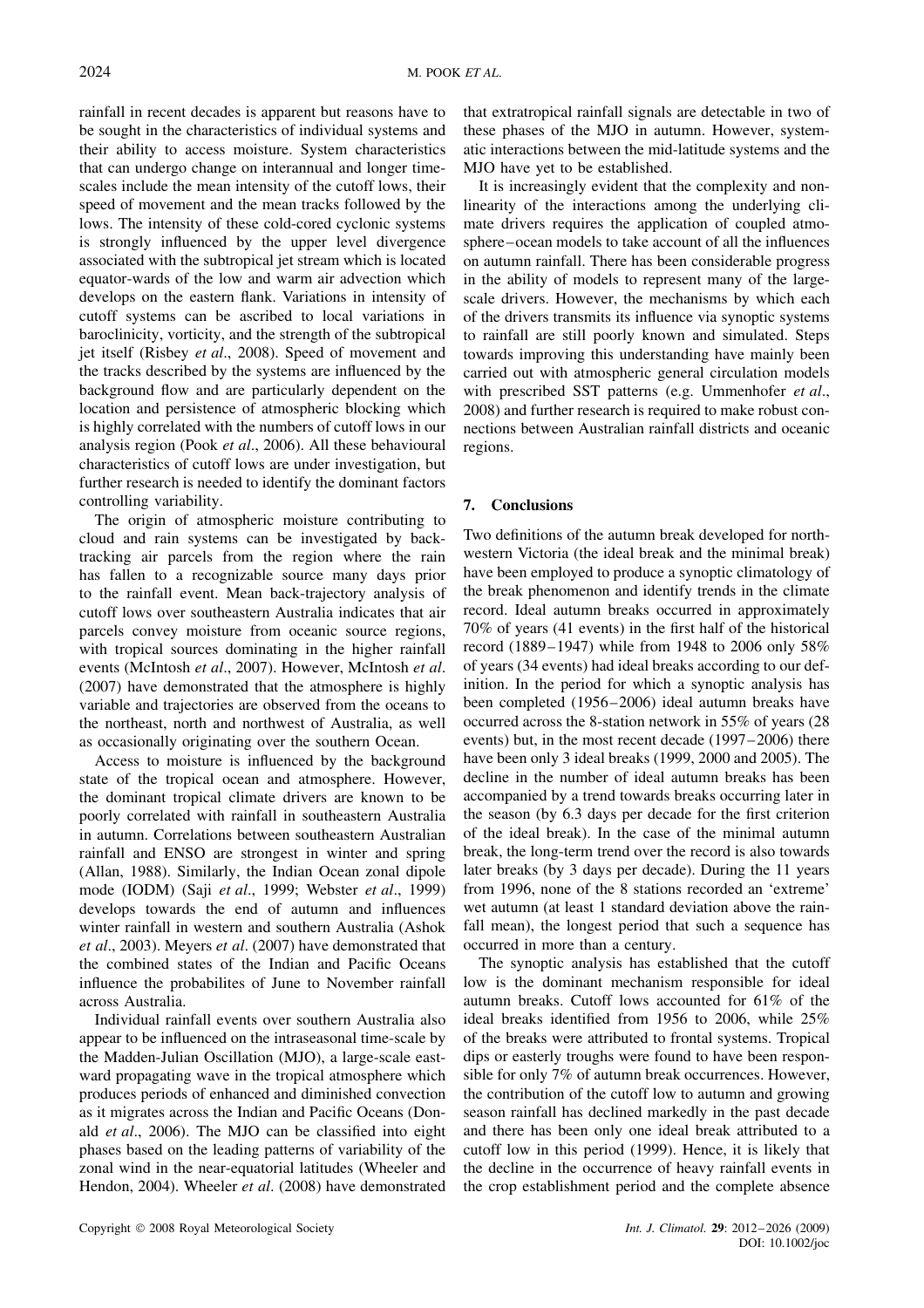of 'extreme' wet autumns after 1995 is largely a consequence of the decline in active cutoff lows.

Simulations were carried out with the APSIM farming systems model to explore the response of wheat growth and yield at Birchip in northwest Victoria to the timing of the autumn break and the resultant seasonal rainfall distribution and total. A key conclusion was that the average wheat yield across all years of the simulation tended to decline with delay in sowing date beyond the end of April due to the truncation of the vegetative growth phases and increased exposure to high temperatures and water stress for late maturing crops. In spite of this overall tendency, there is marked interannual variability in yield response to sowing date highlighting the importance of seasonal rainfall distribution and how this aligns with crop demand. Based on a sowing rule of 15 mm over 7 days, the 5-year running mean of the in-crop rainfall has declined sharply in the last decade of the simulation period (1894–2005) and was only slightly above its lowest value on record at the end of the run. Similarly, the mean date of sowing has become progressively later during the most recent decade reaching day 150 (30 May) in 2005, placing it between the latest sowing date simulated during the major drought in the early 1900s (11 May) and the simulated peak during the drought which began in the late 1930s (24 June). In response to these trends, wheat yield has also been steadily declining over the past 10 years and at the end of the simulation period had fallen to its lowest value since 1944.

### **Acknowledgements**

This work was funded by the Managing Climate Variability Program of Land and Water, Australia, and the CSIRO Wealth from Oceans Flagship. C. Ummenhofer was supported by the University of New South Wales under a University International Postgraduate Award, and by the Australian Research Council Research Network for Earth System Science (ARCNESS). The support of the Birchip Cropping Group and individual farmers is gratefully acknowledged.

#### **References**

- ABARE. 2007. Australian Crop Report No. 141, (February 2007). Australian Bureau of Agricultural and Resource Economics, 19.
- Allan RJ. 1988. El Niño Southern Oscillation influences in the Australasian region. *Progress in Physical Geography* **12**: 313–348.
- Ashok K, Guan Z, Yamagata T. 2003. Influence of the Indian Ocean Dipole on the Australian winter rainfall. *Geophysical Research Letters* **30**(15): 1821, DOI:10.1029/2003GL017926.
- Bradshaw B. 1997. Instrumental and observing networks. In *Windows on Meteorology: Australian Perspective*, Webb EK (ed.). CSIRO Publishing: Melbourne; 127–141.
- Carberry PS, Hammer GL, Meinke H, Bange M. 2000. The potential value of seasonal climate forecasting in managing cropping systems. In *Application of Seasonal Climate Forecasting in Agricultural and Natural Ecosystems – The Australian Experience*, Hammer G, Nicholls N, Mitchell C (eds). Kluwer Academic Publishers: Dordrecht; 167–181.
- Clark SG, Austen EA, Prance T, Ball PD. 2003. Climate variability effects on simulated pasture and animal production in the perennial pasture zone of south-eastern Australia. 1. Between year variability
- Crowder RB. 1995. *The Wonders of the Weather*. Australian Government Publishing Service: Canberra; 270.
- Donald A, Meinke H, Power B, de HN, Maia A, Wheeler MC, White N, Stone RC, Ribbe J. 2006. Near-global impact of the Madden-Julian Oscillation on rainfall. *Geophysical Research Letters* **33**: L09704, DOI:10.1029/2005GL025155.
- Draper NR, Smith H. 1998. *Applied Regression Analysis*, 3rd edn. Wiley-Interscience: New York; 706.
- Foley JC. 1957. Droughts in Australia; Review of records from earliest years of settlement to 1955. Bulletin No. 43, Australian Bureau of Meteorology, 281.
- French RJ, Schultz JE. 1984. Water use efficiency of wheat in a Mediterranean-type environment. I. The relation between yield, water use and climate. *Australian Journal of Agricultural Research* **35**: 743–764.
- Griffiths M, Reeder MJ, Low DJ, Vincent RA. 1998. Observations of a cut-off low over southern Australia. *Quarterly Journal of the Royal Meteorological Society* **124**: 1109–1132.
- Guymer LB. 1978. Operational application of satellite imagery to synoptic analysis in the Southern Hemisphere. Technical Report, 29, Bureau of Meteorology: Melbourne; 87.
- Hill HW. 1969. A cyclonic disturbance in the upper troposphere associated with widespread rain over southeastern Australia. Tech. Note No. 92, WMO No. 228, TP 122, Symp. Hydrological Forecasting, Surfer's Paradise, Australia, 37–50.
- Hines KM, Bromwich DH, Marshall GJ. 2000. Artificial surface pressure trends in the NCEP-NCAR reanalysis over the southern ocean and Antarctica. *Journal of Climate* **13**: 3940–3952.
- Jeffrey SJ, Carter JO, Moodie KM, Beswick AR. 2001. Using spatial interpolation to construct a comprehensive archive of Australian climate data. *Environmental Modelling & Software* **16**(4): 309–330.
- Kalnay E, Kanamitsu M, Kistler R, Collins W, Deaven D, Gandin L, Iredell M, Saha S, White G, Woollen J, Zhu Y, Chelliah M, Ebisuzaki W, Higgins W, Janowiak J, Mo KC, Ropelewski C, Wang J, Leetmaa A, Reynolds R, Jenne R, Joseph D. 1996. The NCEP/NCAR 40-year reanalysis project. *Bulletin of the American Meteorological Society* **77**: 437–471.
- Keating BA, Carberry PC, Hammer GL, Probert ME, Robertson MJ, Holzworth D, Huth NI, Hargreaves JNG, Meinke H, Hochman Z, McLean G, Verburg K, Snow V, Dimes JP, Silburn M, Wang E, Brown S, Bristow KL, Asseng S, Chapman S, McCown RL, Freebairn DM, Smith CJ. 2003. An overview of APSIM, A model designed for farming systems simulation. *European Journal of Agronomy* **18**: 267–288.
- Keating BA, Meinke H, Probert ME, Huth NI, Hills IG. 2001. Nwheat: Documentation and performance of a wheat module for APSIM. Tropical Agronomy Memorandum, CSIRO Division of Tropical Agriculture, St Lucia, Queensland.
- Kistler R, Kalnay E, Collins W, Saha S, White G, Woollen J, Chelliah M, Ebisuzaki W, Kanamitsu M, Kousky V, van den Dool H, Jenne R, Fiorino M. 2001. The NCEP-NCAR 50-year reanalysis: Monthly means CD-ROM and documentation. *Bulletin of the American Meteorological Society* **82**: 247–267.
- Lavery B, Joung G, Nicholls N. 1997. An extended high-quality historical rainfall dataset for Australia. *Australian Meteorological Magazine* **46**: 27–38.
- McIntosh PC, Ash AJ, Stafford-Smith M. 2005. From oceans to farms: the value of a novel statistical climate forecast for agricultural management. *Journal of Climate* **18**: 4287–4302.
- McIntosh PC, Pook MJ, Risbey JS, Lisson SN, Rebbeck MA. 2007. Seasonal climate forecasts for agriculture: Towards better understanding and value. *Field Crops Research* **104**: 130–138.
- Meyers GA, McIntosh PC, Pigot L, Pook MJ. 2007. The Years of El Niño, La Niña, and Interactions with the Tropical Indian Ocean. *Journal of Climate* **20**: 2872–2880.
- Mills GA, Wu B-J. 1995. The 'Cudlee Creek' flash flood an example of synoptic-scale forcing of a mesoscale event. *Australian Meteorological Magazine* **44**: 201–218.
- Murphy BF, Timbal B. 2008. A review of recent climate variability and climate change in southeastern Australia. *International Journal of Climatology* **28**: 859–879.
- Nix HA. 1987. The Australian climate and its effects on grain yield and quality. In *Australian Field Crops*, *Wheat and other Temperate Cereals*, Vol. 1, Lazenby A, Matheson EM (eds). Angus and Robertson: Sydney; 570.